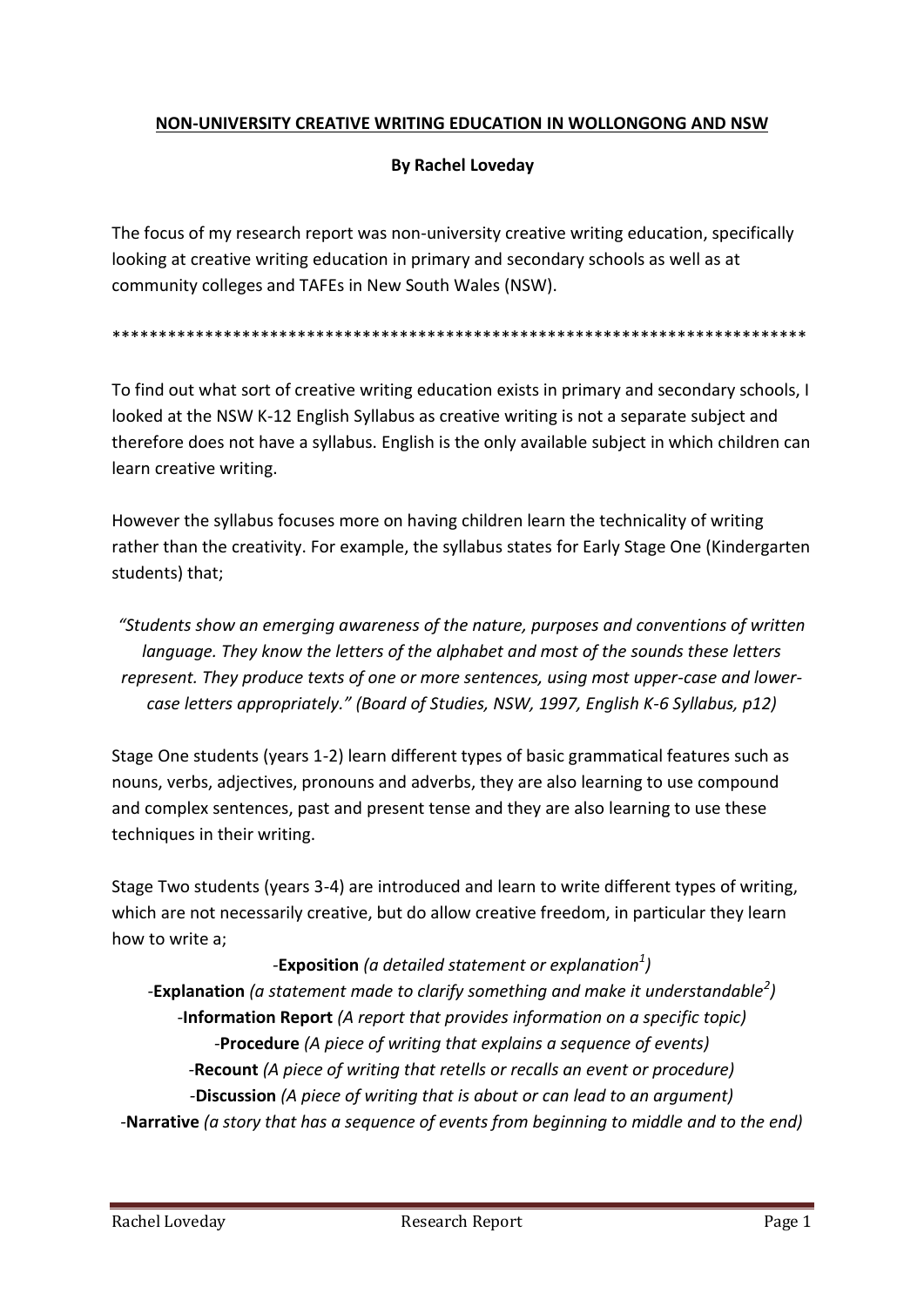When students reach Stage Three (years 5-6) there are able to write sophisticated pieces of writing for a variety of audiences and are able to edit their own work.

During a student's high school years, they are studying more complex texts and learning to critically analyse them in essay format. They are taught the basic essay format (introduction, three-five paragraphs with a different argument in each paragraph and a conclusion). They also begin to develop a preference of writing style.

Unfortunately creative writing is not an elective in years 9-10 like visual arts and photography are.

Stage 6 students (years 11-12) have the option of being able to study English Extension 1 and/or 2 subjects alongside their compulsory standard or advanced English subject. These extension subjects allow students to be able to research and compose major writing pieces from a specialised area of study. The subject also allows them creative freedom, probably more so than their standard or advanced English subject would.

*"The Major Work is to be substantial. It may be imaginative, investigative, interpretive, analytical, or any combination of these. The chosen form and medium must be appropriate to the nature of the task, the student's interests and abilities and the resources available."*  (Board of Studies, NSW, English Stage 6 Syllabus-Extension, p 85)

When students reach the end of their schooling education (Stage 6; years 11-12) they have a thorough understanding of literary conventions and texts;

*"They (stage 6 students) engage in responding to and composing texts, and consider the diverse processes involved in this through their wide reading and through close analysis of texts. They develop knowledge and understanding of the ways that the linguistic, structural, contextual and thematic interrelationships among texts shape meaning. They develop and apply a knowledge and understanding of the role and function of literary conventions and devices."* (Board of Studies, NSW, 1999, English Years 7-10 Syllabus)

With the major work, students are required to extensively research the topic in which their major work is being created for, which introduces them to the creative writing process;

*"To provide the basis for the Major Work, students undertake ongoing, systematic and rigorous investigation into their chosen area. This investigation process is documented in a journal that demonstrates the processes of inquiry, interprets, analyses and reflects on the knowledge and understanding gained, and explains the stages of the composition of the Major Work."* (Board of Studies, NSW, 1999, English Years 7-10 Syllabus)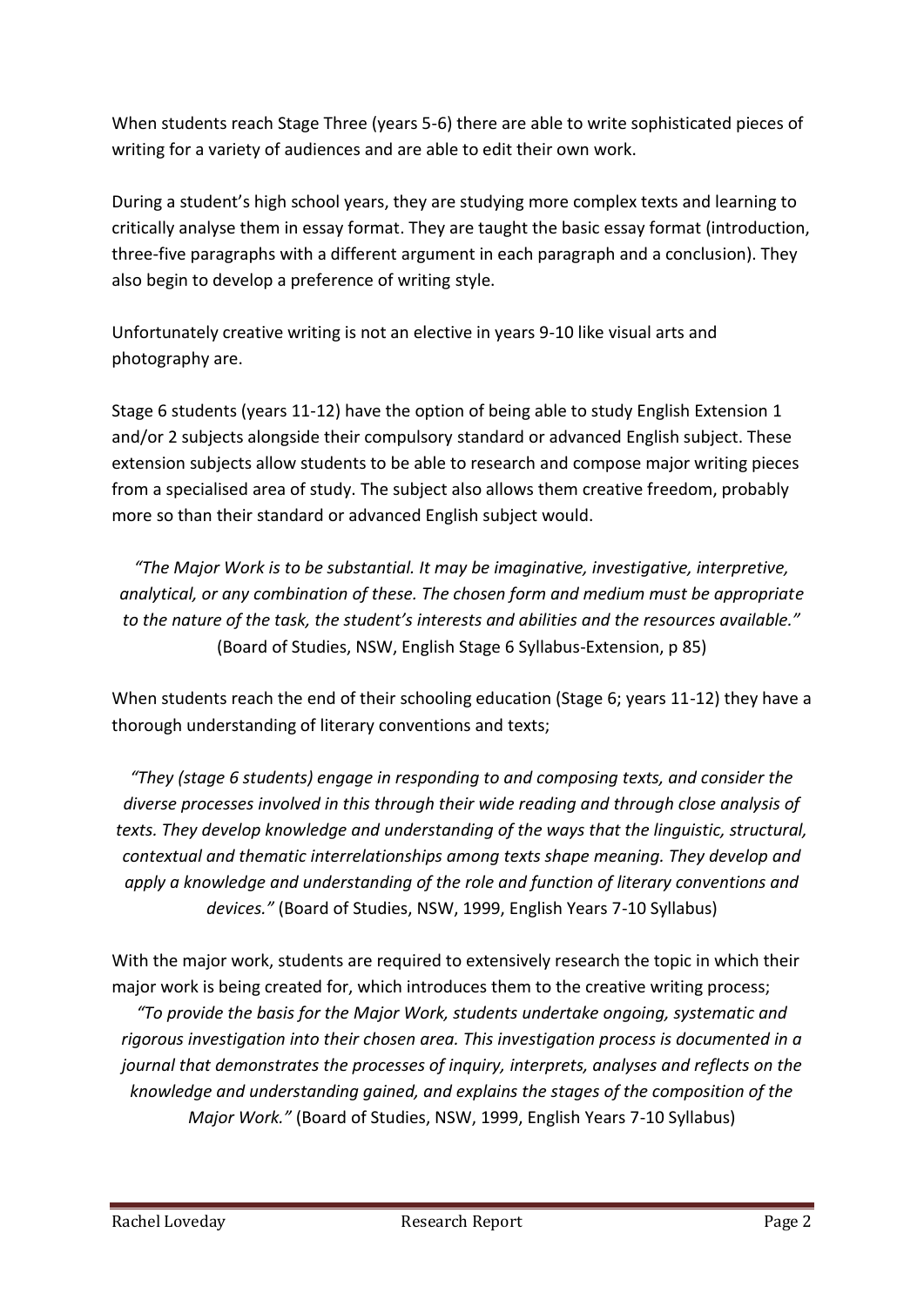After looking at the NSW K-12 English Syllabus, I have learnt that school children are taught different types of creative writing and the technicalities of writing so that they can function in the world when they reach adulthood and I have also learnt that the amount of opportunities for creative writing in primary and secondary schools is limited because the decision of whether creative writing is taught is at the discretion of an individual schools' principals and English teachers.

\*\*\*\*\*\*\*\*\*\*\*\*\*\*\*\*\*\*\*\*\*\*\*\*\*\*\*\*\*\*\*\*\*\*\*\*\*\*\*\*\*\*\*\*\*\*\*\*\*\*\*\*\*\*\*\*\*\*\*\*\*\*\*\*\*\*\*\*\*\*\*\*\*\*\*

Community Colleges and TAFEs across the state offer several types of creative writing courses in several locations.

When I searched for creative writing courses on the TAFE NSW database I found 10 creative writing courses and 13 courses that are not in creative writing, but are related to it, such as *Communicating in the Media*. There were creative writing courses that existed but they are not available at the moment. They included;

> -Introduction to Fiction Writing -Introduction to Scriptwriting -Singing and Song writing -News Media

The majority of creative writing courses that were available were only available to study at the Western Sydney TAFE, these courses include;

> -Writing for Publication, Category: Romance -Writing for Publication, Writing for Children -Writing for Publication, Short Stories

All of these courses run for one year. Writing for Publication, Category: Romance costs \$585; the other two courses cost \$480. These courses provide budding writers with a TAFE Statement of Attainment.

The creative writing-related courses that are on offer include;

-Communicating in the Media -Communication and Media -Media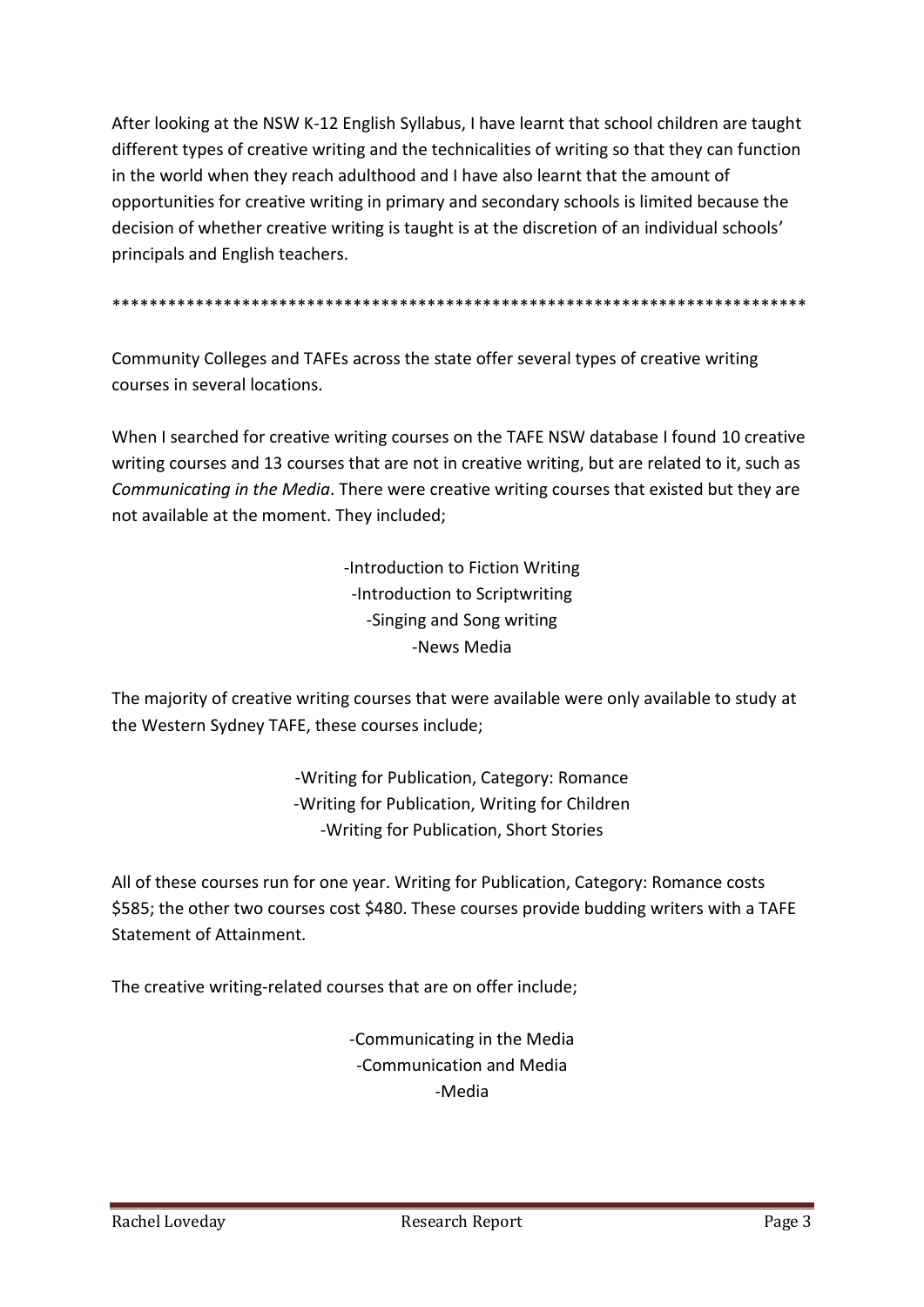Communicating in the Media is taught at the North and Western Sydney TAFEs. This course runs for one year with an annual fee of \$450. This course provides budding writers with a TAFE Statement of Attainment.

Communication and Media is taught at the Blacktown, North Sydney, Western Sydney, Nowra, Petersham, Tumut and Wollongong TAFEs. This course runs for three years with an annual fee of \$1274. This course runs for three years and provides budding writers with a Diploma.

Media is taught at the Dubbo, Eora, Miller, North Sydney, Petersham, Sutherland and Kingscliff TAFEs. This course runs for one year and has an annual fee of \$704. This course provides budding writers with a Certificate III.

These courses are mostly in Sydney and other cities, so budding writers in rural areas are disadvantaged as the commute would be long and the courses are expensive.

The courses that NSW Community Colleges offer are similar to the courses that NSW TAFEs offer and are not as expensive as the TAFE courses, prices range from \$76 to \$495 for a certain amount of hours and sessions. The average price is around \$120-\$180 and the courses are usually run over sessions, over a few days or weeks and each session runs for about two to four hours.

The courses range from creative writing to calligraphy to memoir writing and editing.

Most of the creative writing courses available seem to be available at community colleges in Sydney but there are courses available at Woy Woy, Kincumber, Tuggerah and even my hometown of Wagga Wagga, where the memoir writing class is available.

The Workers Educational Association (WEA) also provides creative writing courses to budding writers. The WEA has campuses across Australia, Wollongong included. At the Wollongong WEA, there are currently four creative writing courses available;

-American Writers' Series *(This course examines the relationship between the writers Fitzgerald and Hemingway during their early years in Paris, how these early experiences with people and places influenced their personal development and a writing style that produced some of some of the most interesting characters in early 20th century literature.<sup>3</sup> )* **-**Introduction to Playwriting

-Introduction to Writing Short Fiction (which is taught by UOW's own Colin Dray) -Writing New Worlds: Science Fiction and Fantasy Writing

The American Writer's Series course is three sessions of two hour lessons which cost \$79, the Introduction to Playwriting course is four sessions of two hour lessons which cost \$109 and both of these courses are taught by Anthony Trapnell.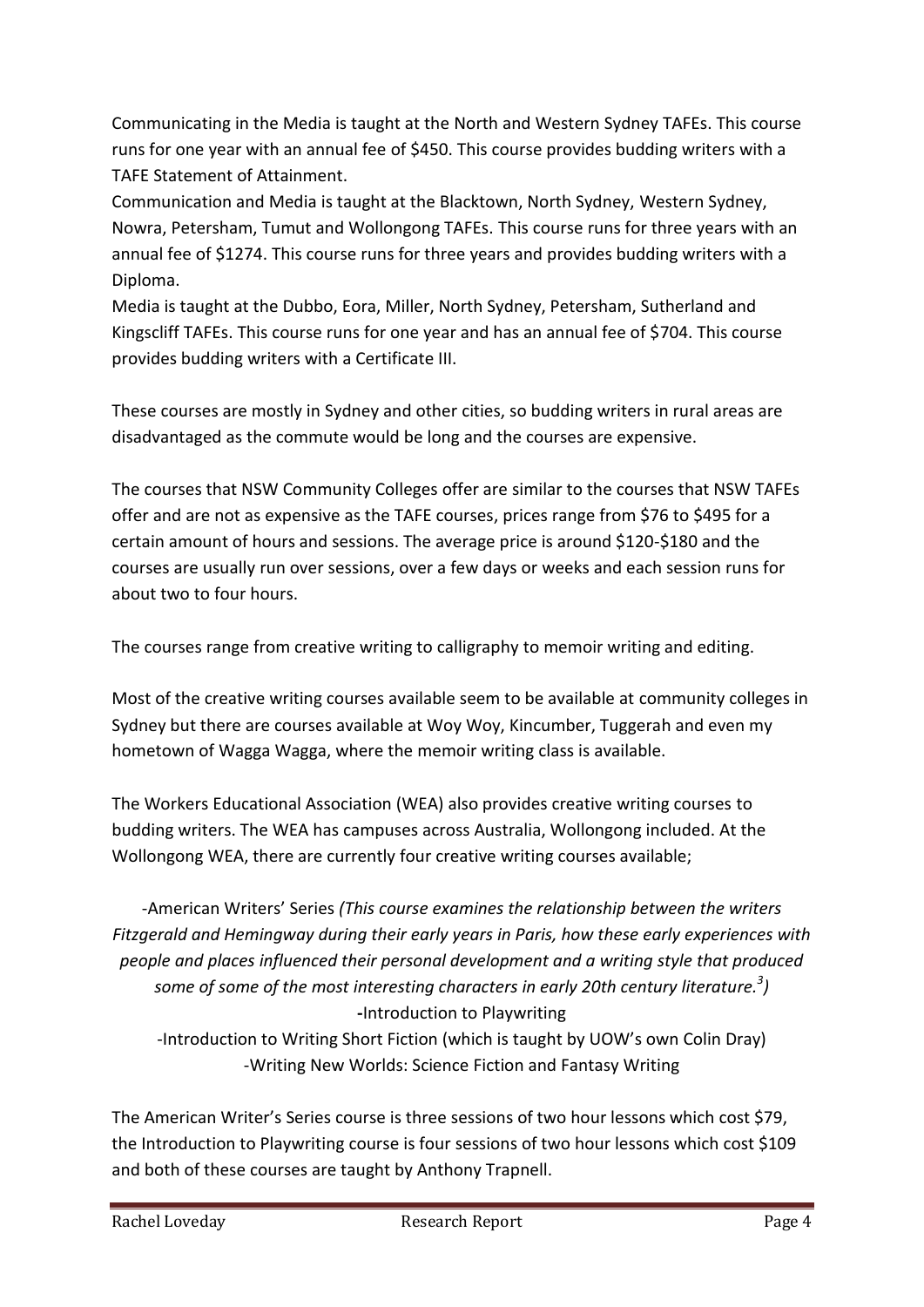The Introduction to Short Fiction course is four sessions of two hours lessons which cost \$77.

The Writing New Worlds course is four sessions of one-and-a-half hour lessons which cost \$77 and is taught by Laura Goodin.

\*\*\*\*\*\*\*\*\*\*\*\*\*\*\*\*\*\*\*\*\*\*\*\*\*\*\*\*\*\*\*\*\*\*\*\*\*\*\*\*\*\*\*\*\*\*\*\*\*\*\*\*\*\*\*\*\*\*\*\*\*\*\*\*\*\*\*\*\*\*\*\*\*\*\*

In conclusion, there are plenty of non-university creative writing education opportunities in NSW, however there could certainly be more. I would personally like to see creative writing taken seriously in primary and secondary schools; in particular, I would like to see creative writing become an elective in years 9-10, just like the visual arts and photography have.

I personally believe that schools, school principals, English teachers, community colleges and TAFEs do try to accommodate to budding writers and do try to create different types of education and opportunities, but they are limited by the education system.

I hope that more non-university creative writing education opportunities present themselves in the future and the reason why I chose to research this topic in particular is because I would like to teach creative writing one day at primary and secondary schools as well as at community colleges.